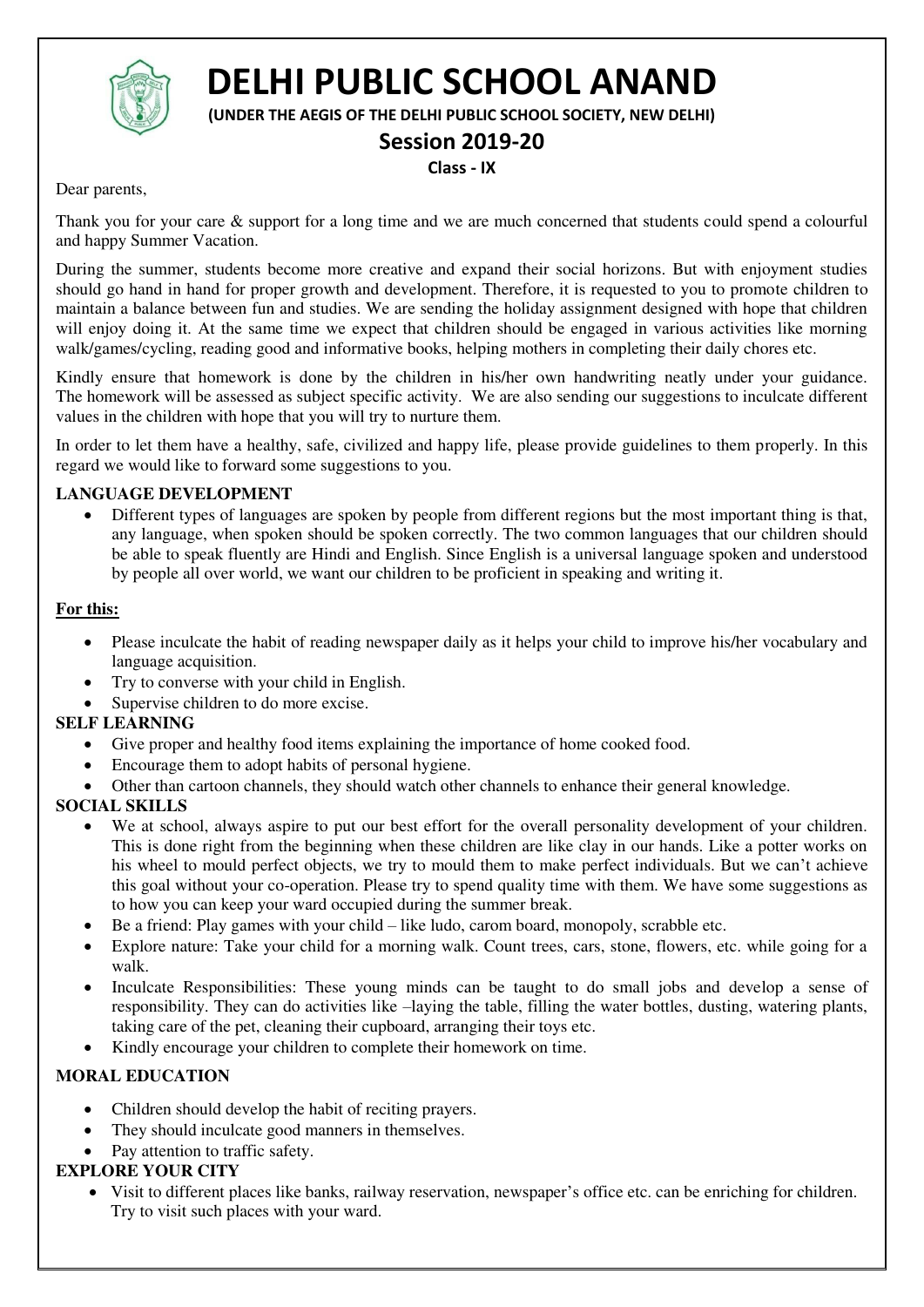# **Summer Break Home Work**

# **Class IX**

| <b>English</b> |  |  |
|----------------|--|--|

Chapter wise Assignment Sheet-1 :The Fun They Had,

Chapter wise Assignment Sheet-1 : Poem 1-The road not taken , Diary Entry

# **Hindi**

'दो बैलों की कथा' पाठ में लेखकने आजादी के लिए संघर्ष के महत्व को रेखांकित किया है -कथन को स्पष्ट कीजिएI

'बच्चे काम पर जा रहे हैं' - कविता में कवि समाज की किस समस्या को उठाना चाहते हैं?

#### **Sanskrit**

Write the following twice in your notebook.

शब्दरूपाणि अकारान्त – पुल्लिंग शब्दः, बालकः, राम ,आकारान्त – स्त्रीलिंग शब्दः, बालिका,

माला ,अकारान्त नपुंसकलिंग ,पृष्पम् , फलम्

#### **Science**

Descriptive skill test Sheet

# **Computer**

- 1. Write a conversation with your friend during your summer vacation discussing about your plan during the vacation.
- 2. Write an essay on importance of Effective Communication in our day to day life.
- 3. What is the role of Perspective in Communication?
- 4. List down major barrier for effective communication.

## **Social Science**

# **History: Chapter 1, 2.**

- Write summary of the whole chapter (part wise)
- Prepare a list of important dates and events of these chapters.

# **Geography: Chapter 1,2**

- Find the latitudinal and longitudinal extent of India, Gujarat, Anand and the school.
- On an outline map of India mark the relief features.
- Write a summarized note of both chapters. [200 words]

# **Civics: Chapter -1**

- Prepare a summarized note of the chapter.
- Collect the editorials from newspaper and classify them into given categories.
- 1. Constitutional aspects of Democracy.
- 2. Citizen's rights.
- 3. Electoral and Party Politics.
- 4. Criticism of Democracy

# **Economics. Chapter 1, 2**

- Write a summarized note of both chapters. [200 words]
- Write the survey of your nearest village. Refer the given points.

Location, total area, land used for farming, facilities such as medical, education etc.

 Visit your nearby areas and note down the activities and categorize them as economic and non-economic activities.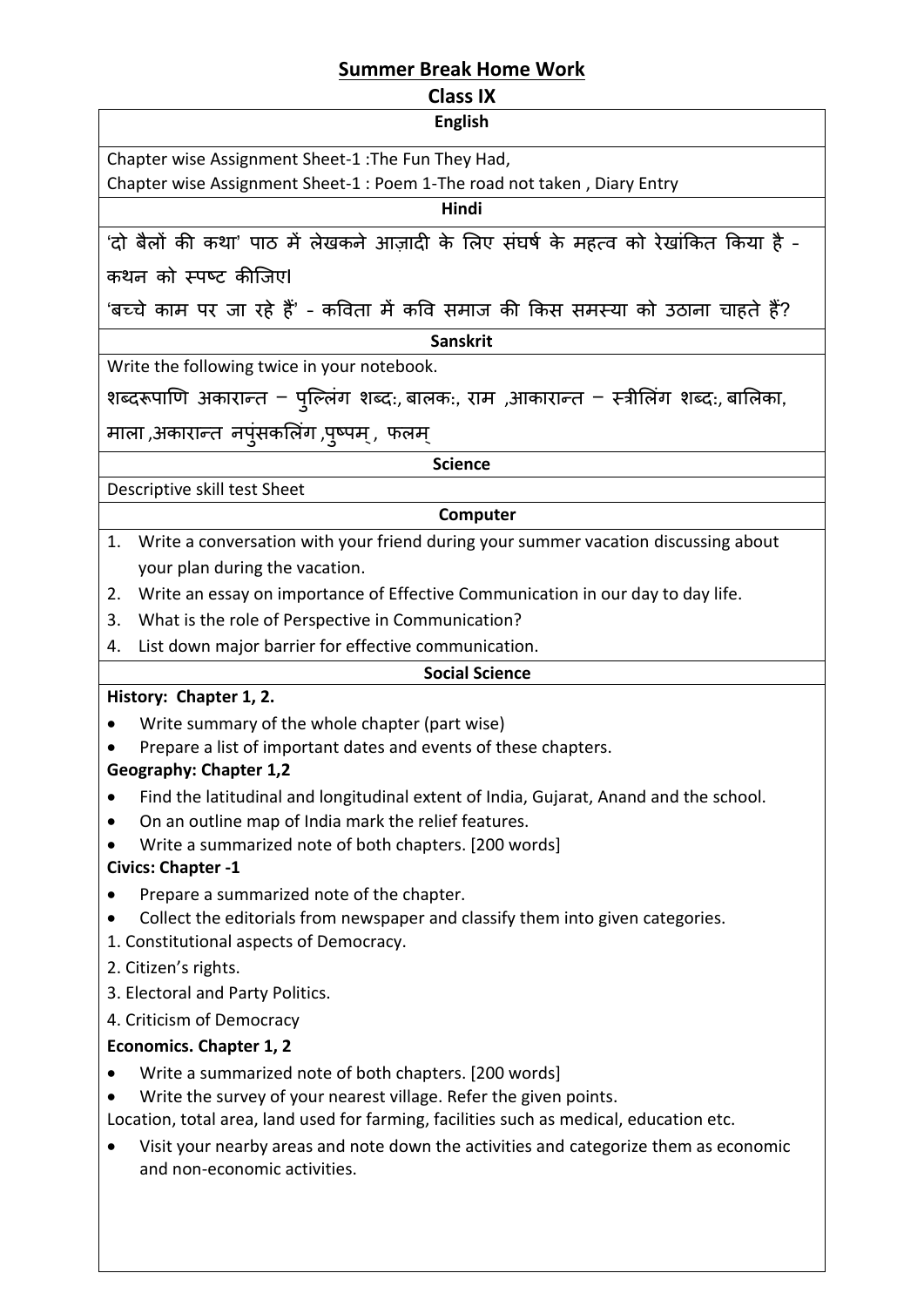# **Disaster Management.**

- Write the phases of disaster management.
- Prepare a note about floods and earthquakes.
- Prepare some Flood Control Measures.

Beneficial effect, Forecasting and warning, Soil conservation practice.

**You can use web resources.**

#### **Note:**

- All the Assignments have to do in separate folder using assignment papers/ruled pages.
- Marks/grades will be allotted.
- Last date to submit the assignment is 20/06/2019.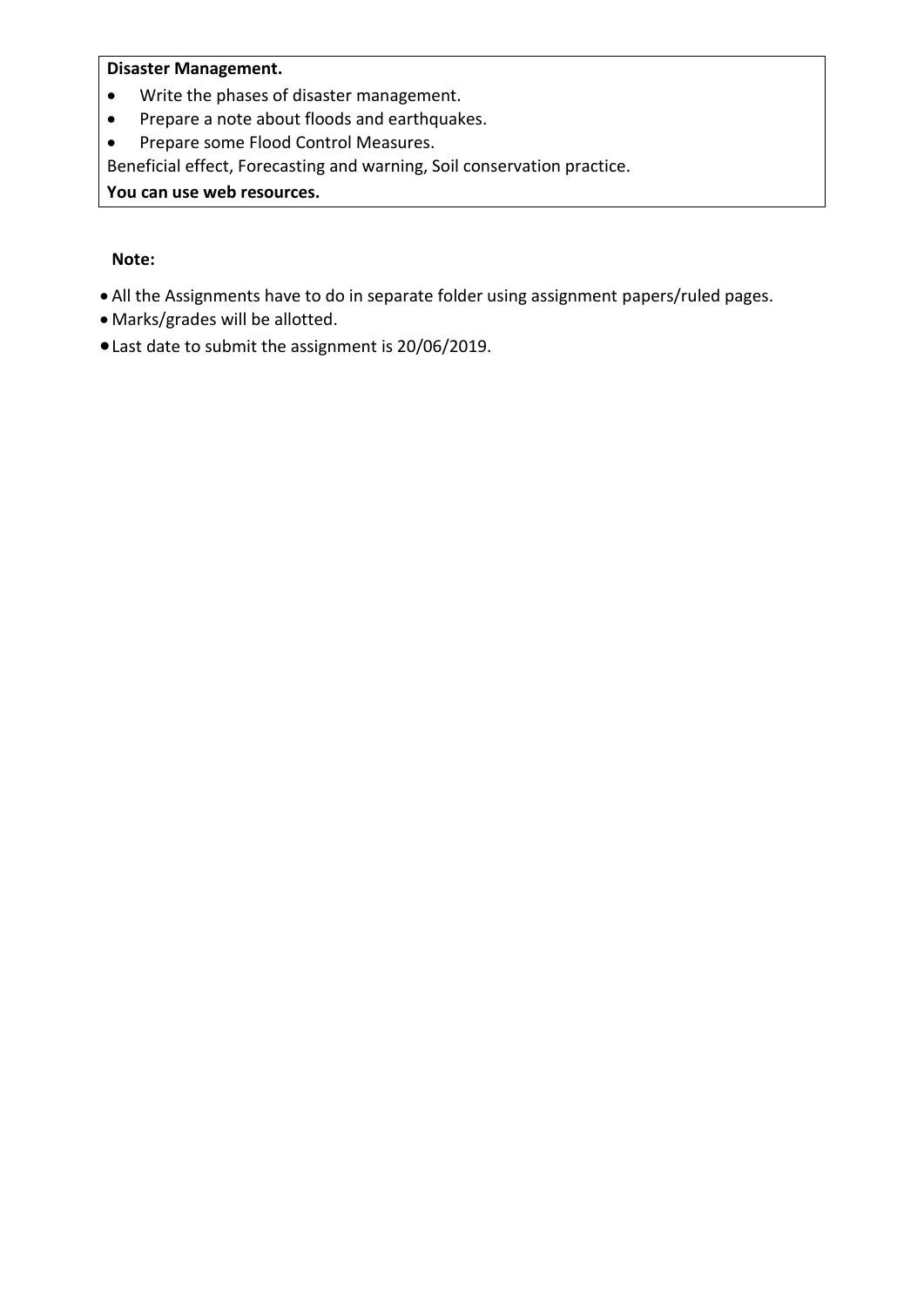

# DELHI PUBLIC SCHOOL ANAND Session 2019-20 Chapter wise Assignment Sheet  $-1$

Class : IX

Subject : English Ch : The Fun They Had

#### **Summary:**

The short story 'the fun they had' written by Isaac Asimov deals with a boy and a girl, Tommy and Margie, who find out something about school in the past time. On 17th march 2157, Tommy, a thirteen-year-old boy, finds a' real book' which has been printed on paper is at the house of Margie. An eleven-year-old-girl they both take a look at it together. The book is really old and pages are yellow and cranky in the year 2155, this kind of books doesn't exist anymore. In this time words are moving on a television screen. This television contains over a million of books. That is the reason, why Tommy thinks that they are much better. He has found the old book in the attic of his house. While reading, Tommy says that it is about school. Margie hates school and cannot understand why someone would write about it. She was having problems with learning geography from her 'mechanical teacher'. It was black, large and had a screen on it. It teaches the students, give those exercises and ask those questions, all in a special room in their own house. It can also calculate the marks in no times. Margie hates the slot where she has to insert her homework or test papers. Once the geography sector of her mechanical teacher was graded too quickly so that her marks got worse and worse. The county inspector rebuilt it after one hour. He was really nice to Margie. She hopped that her mechanical teacher would be away for a long time. Tommy says that the book which he has found (site) is not about their type of school, it is about school centuries ago. They find out that student back then had a man as a teacher who taught the girls and boys, gave them homework and asked them the question. They had a special building, at the children went to. And they learned the same thing. if they were the same age. At first, Margie does not understand how a person could be a teacher and how the students were thought the same thing because her mother says that education must fit each child's mind, but nevertheless, in her opinion, these schools are funny and she wants to read more about it. Then it is time for Margie and Tommy for their school. Margie goes to the schoolroom in her house, where the mechanical teacher stands. It is already on because the lessons are always at regular hours. She was thinking about the old school system and how much fun the children must have, learning and spending time together.

#### **Points to remember:**

- In the year 2157 the thirteen-year-old Tommy finds an old book.
- Margie, who is eleven, find it strange that the words on paper do not move after having been read.
- Nowadays they only read stories on the computer screen.
- The book is about school centuries ago.
- Margie is very surprised that in the past pupils had a person as a teacher and that all children of the same age learnt the same thing and went to a school house with other children.
- Margie wants to read more of the book but first she has to learn with her machine teacher whose level is too advanced for her and she thinks school in those days was much better than today..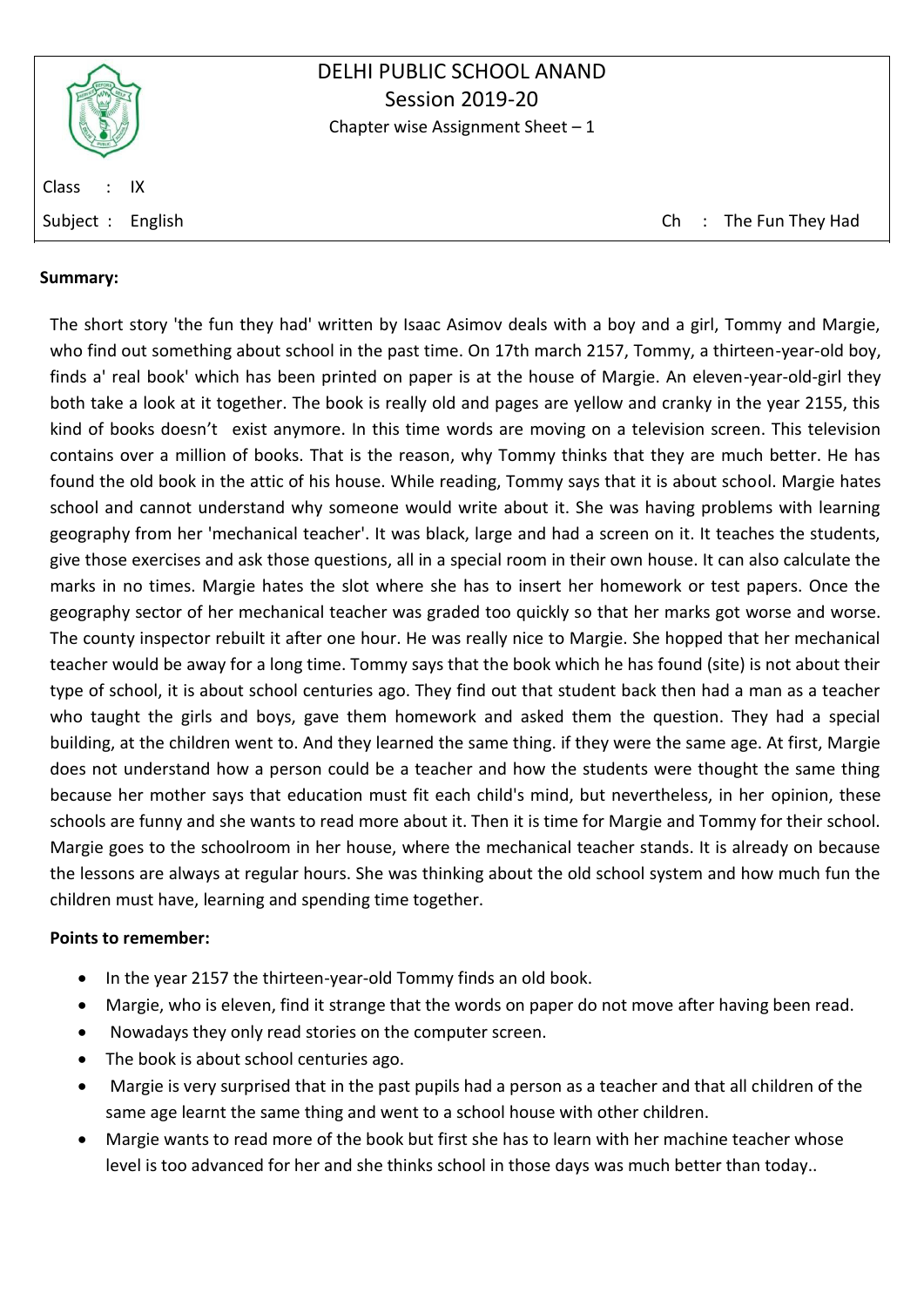## **Q.1 Answer the following questions in brief**

- 1. What had Margie's grandfather told her about his boyhood?
- 2. How Tommy and Margie's books are different from those that were used during the grandfather's school days?
- 3. How is Margie and Tommy's school different from that of his grandfather's school?
- 4. What snag had Margie's teacher developed?
- 5. Why was Margie disappointed?
- 6. What views did Margie have about the old schools?
- 7. Did she like her school? Why?
- 8. Do you support Margie's view or contradict her? Why?
- 9. What are 3 things about the book did she find strange?
- 10. Why was Margie doing worse and worse in her tests?
- 11. What did the yellow and crinkly pages show?

## **Q.2 Answer the following questions in detail**

- 1. Where was Margie's school? Did she have any classmates?
- 2. What are the main features of mechanical teacher?
- 3. How was the coming arrival of County inspector beneficial to Margie?
- 4. What did County Inspector say to Mrs. Jones about the progress of Margie? Why was his arrival not appreciated by Margie?
- **Q.3** After a long vacation, your school is going to reopen in couple of days. write a dairy entry describing your feeling about having to go to school
- **Q.4** You are very excited as you are going for a school picnic with your classmates. Write a diary entry about your plan for the picnic. You are Ashok/Asin.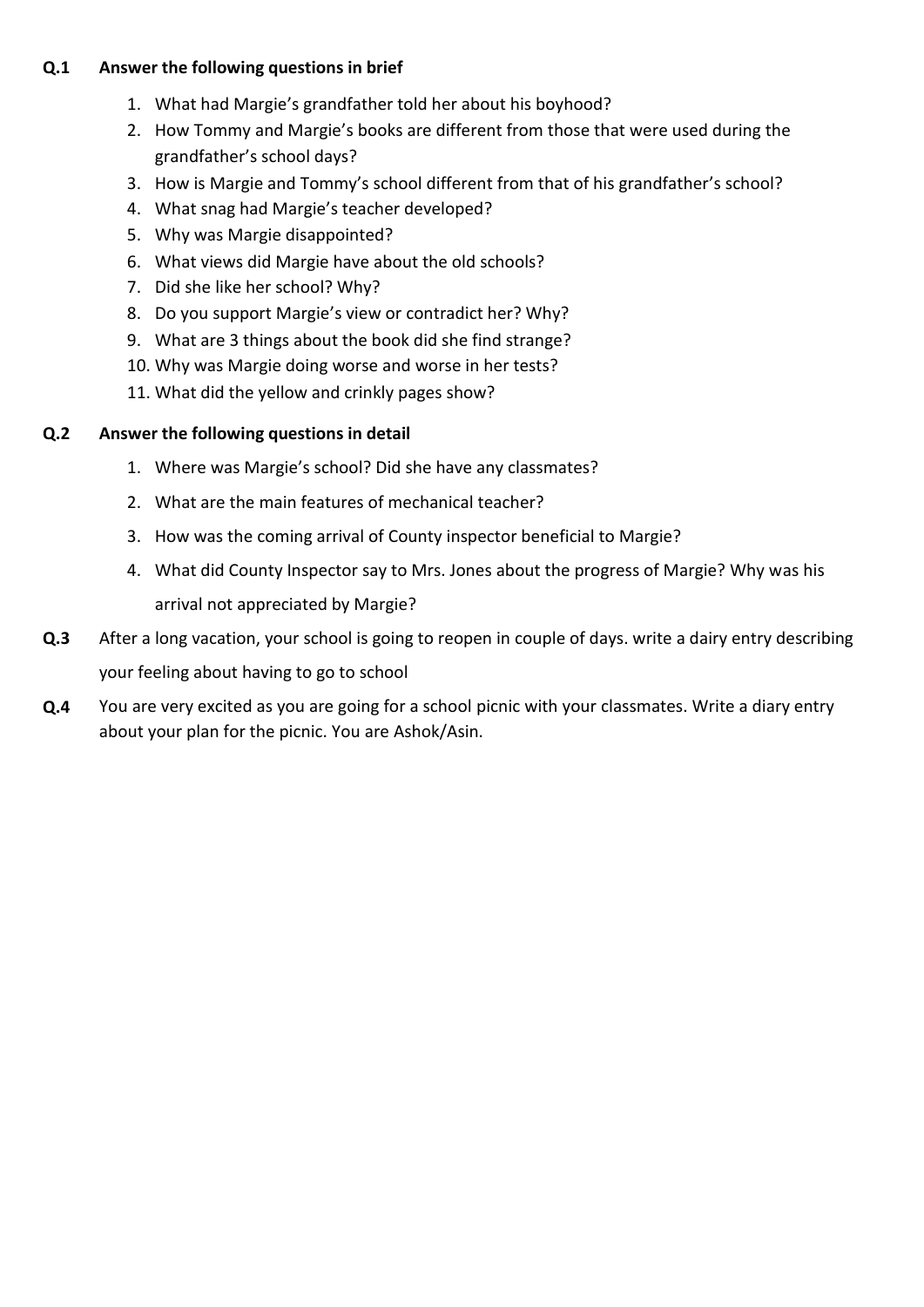

# DELHI PUBLIC SCHOOL ANAND Session 2019-20

Chapter wise Assignment Sheet - 1

Subject : English Poem 1: The road not taken

# **The Road not Taken by Robert Frost: Summary and Analysis**

Here is a summary and analysis of 'The Road not Taken' by Robert Frost, the celebrated poem on making choices in life.

Robert Frost's The Road not Taken is a beautiful poem about making choices in life. It discusses the very common situation of coming to the crossroads and not knowing which way to choose. Like all Frost poems it begins in delight and ends in wisdom.

 One morning the poet came to a junction where two roads diverged in a yellow wood. He stood for a long time there, wondering which way to choose. He was sorry that he could not travel both roads. After considering the prospects of both roads, he took the second one because it was grassy and less travelled by. He kept the first road for another day. But he doubted if he should ever come back because one way leads to another way.

The poem ends quite dramatically when the poet hopes that later in his life he will be able to say with a sigh of relief that choosing the road less travelled by has made all the difference in his life. (Or, is it a sigh of dismay? The reader is left to guess for himself.)

Analysis of The Road not Taken: On the surface the poem is autobiographical, showing Frost's bold choice to become a poet. He had tried his hands at many things and it was later in his life that he achieved success as a poet. But it is also philosophical, showing the great human dilemma in making a choice, especially when it is the road less travelled by. But many of the critics are of the opinion that Frost wrote the poem to make fun of a friend who would always procrastinate at the crossroads.

## **Points to remember:**

- The poet about two divergent paths.
- The poem symbolizes about the decision taken by human and poet himself.
- Poet chose the path which was less travelled.

# **Q.1 Answer the following questions in brief**

- 12. What is the mood of the poet?
- 13. What did the two roads symbolize?
- 14. Which road did the poet opt for?
- 15. Why did the traveller take so long to decide which road to take?
- 16. Why the two roads were in the equal state that morning?
- 17. What has made all the difference in poet's life?
- 18. Why will the poet sigh?
- 19. What do the two roads represents?
- 20. Was the poet satisfied with his decision? Why or Why not?
- 21. What does the poet promise himself, although he knows he can't keep his promise?

# **Q.2 Answer the following questions in detail**

- 5. How does the poet connect nature to the human situation in the poem?
- 6. Do you agree that poem is about regret? Why or why not?
- 7. How is the theme of the poem applicable to our lives?
- **Q.3** I imagine you are Robert Frost in the poem 'Road Not Taken'. After taking the less travelled road you became quite successful. Write a diary entry expressing your feelings concerning your decision.